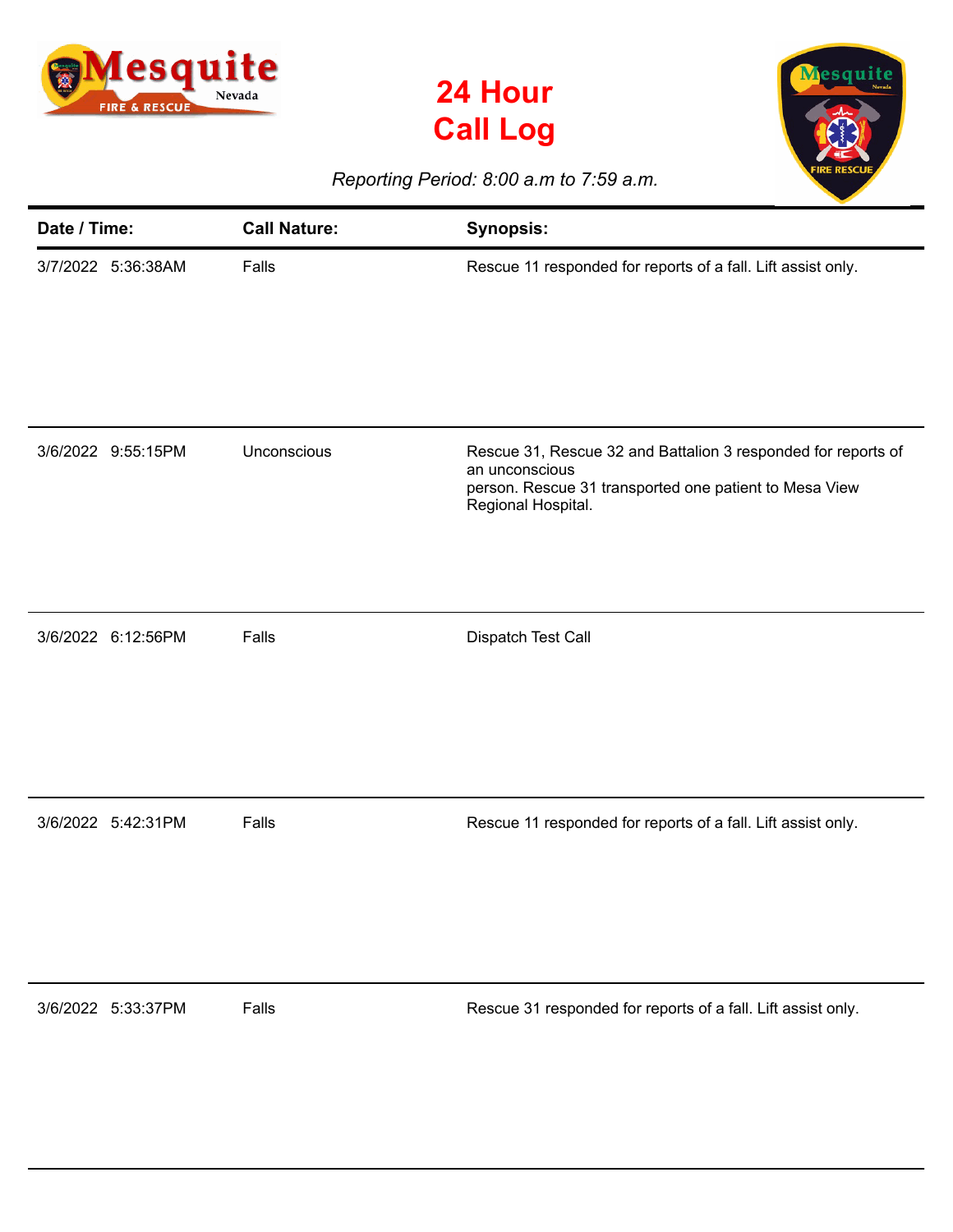| Date / Time: |                     | <b>Call Nature:</b>    | <b>Synopsis:</b>                                                                                                                      |
|--------------|---------------------|------------------------|---------------------------------------------------------------------------------------------------------------------------------------|
|              | 3/6/2022 3:52:37PM  | Falls                  | Rescue 11 responded for reports of a fall. Lift assist only.                                                                          |
|              | 3/6/2022 3:27:53PM  | MVA with Injury        | Rescue 11 and Engine 11 responded for reports of a motor<br>vehicle accident. One<br>patient signs out against medical advice.        |
|              | 3/6/2022 3:09:51PM  | <b>Unknown Problem</b> | Rescue 31 responded for reports of an unknown problem.<br>Accidental life alert<br>activation.                                        |
|              | 3/6/2022 12:42:59PM | <b>Unknown Problem</b> | Rescue 31 responded for reports of an unknown problem.<br>Accidental life alert<br>activation. No medical problem.                    |
|              | 3/6/2022 9:20:34AM  | <b>Sick Person</b>     | Rescue 11 responded for reports of a sick person. Patient walks<br>up to Fire<br>Station 1. Patient signs out against medical advice. |
|              | 3/6/2022 7:03:40AM  | <b>Sick Person</b>     | Rescue 11 responded to a sick person. No patient found.                                                                               |